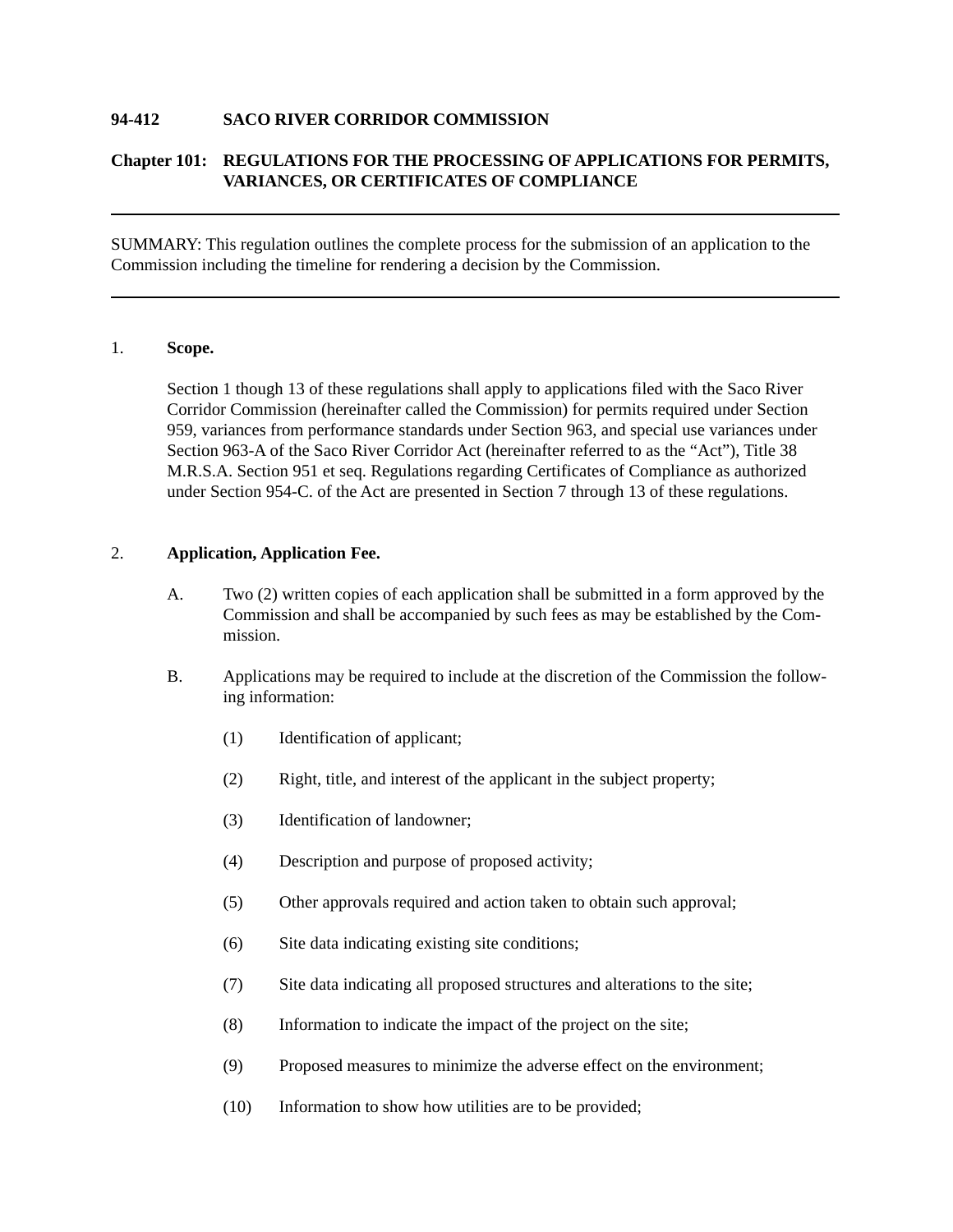- (11) Proposed dates of commencement and completion;
- (12) Plans for future expansion beyond those presented in the application, if any;
- (13) Ownership of the subject property and abutting property as of March 19, 1974;
- (14) Information to show the applicant has the technical ability and financial capacity to complete the undertaking.

The Commission may require such additional information from an applicant as it deems necessary to determine whether the proposed use will meet the requirements of the Act; or, if a variance is being requested under Section 963 or 963-A. of the Act, information specifically addressing the factors surrounding the applicant's assertion of the need for a variance. Such additional information may include, but is not limited to, topographic or other information regarding the unique physical aspects of the property and financial information which demonstrates any claimed economic hardship imposed by the performance standard(s) form which the applicant is seeking a variance.

- C. In cases in which a proposed use within the corridor requires the approval of another municipal, state, or federal agency, the Commission may authorize the applicant to substitute either in whole or in part, the application forms filed with such other agency for the forms prepared by the Commission, provided that the information submitted to the other municipal, state, or federal agency is substantially the same as that required by the Commission.
- D. Applications shall be filed with the Commission at its office. It shall be the responsibility of the applicant to see that the completed application is received by the Commission on or before the date of filing specified in the notices required under Section 3.
- E. The Commission shall take no action with respect to an application unless it determines that:
	- (1) The application has been received in conformance with Section 2.D.,
	- (2) The application has been properly completed,
	- (3) All requested information and exhibits are properly submitted,
	- (4) The proper application fee has been paid, and
	- (5) Adequate notice of the application has been given.

## 3. **Notice of Application.**

A. Prior to or at the time of filing an application under these regulations, the applicant shall submit to the Commission a copy of a notice in the form prescribed by the Commission together with proof that he/she has provided such notice to: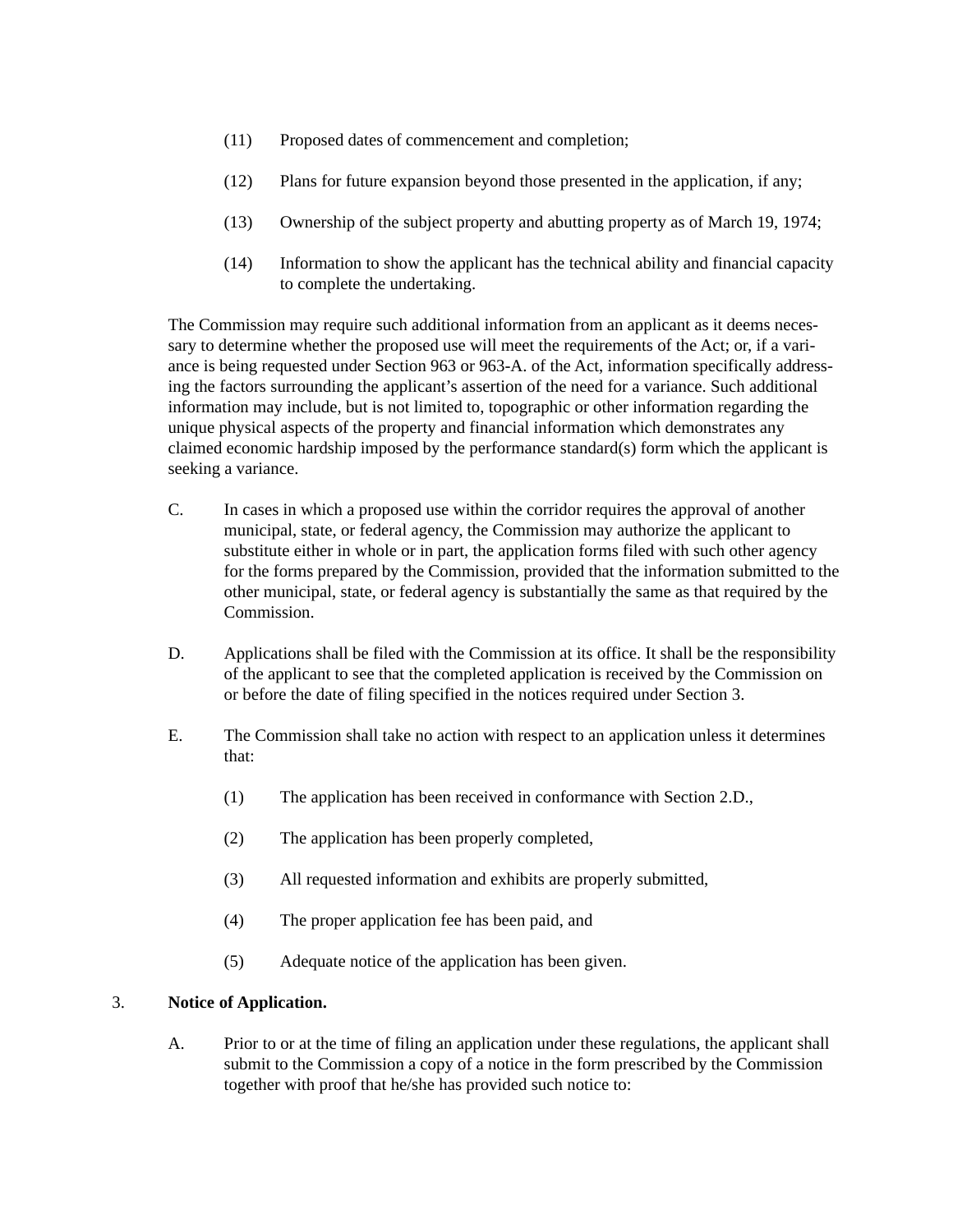- (1) The chief municipal officer and the planning board of the municipality wherein the proposed activity is to occur;
- (2) Organizations qualified under Section 966-A of the Act;
- (3) Owners of land within the corridor which is either within 500 feet of the proposed land use activity or which abuts the property on which the proposed land use will occur.

Proof of notice shall be appropriate certificates of mailing, postal receipts, or dated signature of the party to be notified. Such notice shall state the date upon which the application is to be filed with the Commission.

- B. If the Commission determined that it is impracticable to provide personal notice to all landowners in paragraph A, or that the impact of the proposed activity will be so slight as to be inconsequential or *de minimus*, it may waive the requirement for such notice or require such other notice as it deems appropriate.
- C. If the application requires a public hearing or involves a use which the Commission determines could have a significant impact on the environmental quality of the Saco River Corridor, it may direct that the applicant public notice or arrange for such publication in a form and manner prescribed by the Commission, in a newspaper with a circulation in the municipality wherein the proposed activity is to occur, and the application shall not be deemed completed until such notice as been published.
- D. In cases in which a similar notice is required by another municipal, state, or federal agency, the Commission may authorize the applicant to give notice of the application being filed with the Commission at the same time and in the same manner and form as may be required by other agency, provided that such notice substantially conforms to the notice requirements established by this rule.
- E. Written comments regarding the proposed land use may be submitted to the Commission by any person within fourteen (14) days of the filing of the application or publication of notice, whichever is later. Failure of any person to receive notice shall not invalidate any subsequent action by the Commission. Comments received after fourteen (14) days may be considered by the Commission at its discretion.

## 4. **Initial Decision.**

Within sixty (60) days of the date that an application for a permit, variance, or special use variance is properly completed, the Commission shall render a written decision on such application (1) denying the application, (2) granting the application with such conditions as the Commission deems necessary, or (3) ordering a public hearing.

Should the Commission be evenly divided as to whether to approve or deny the application, such a vote shall have the effect of denying the application.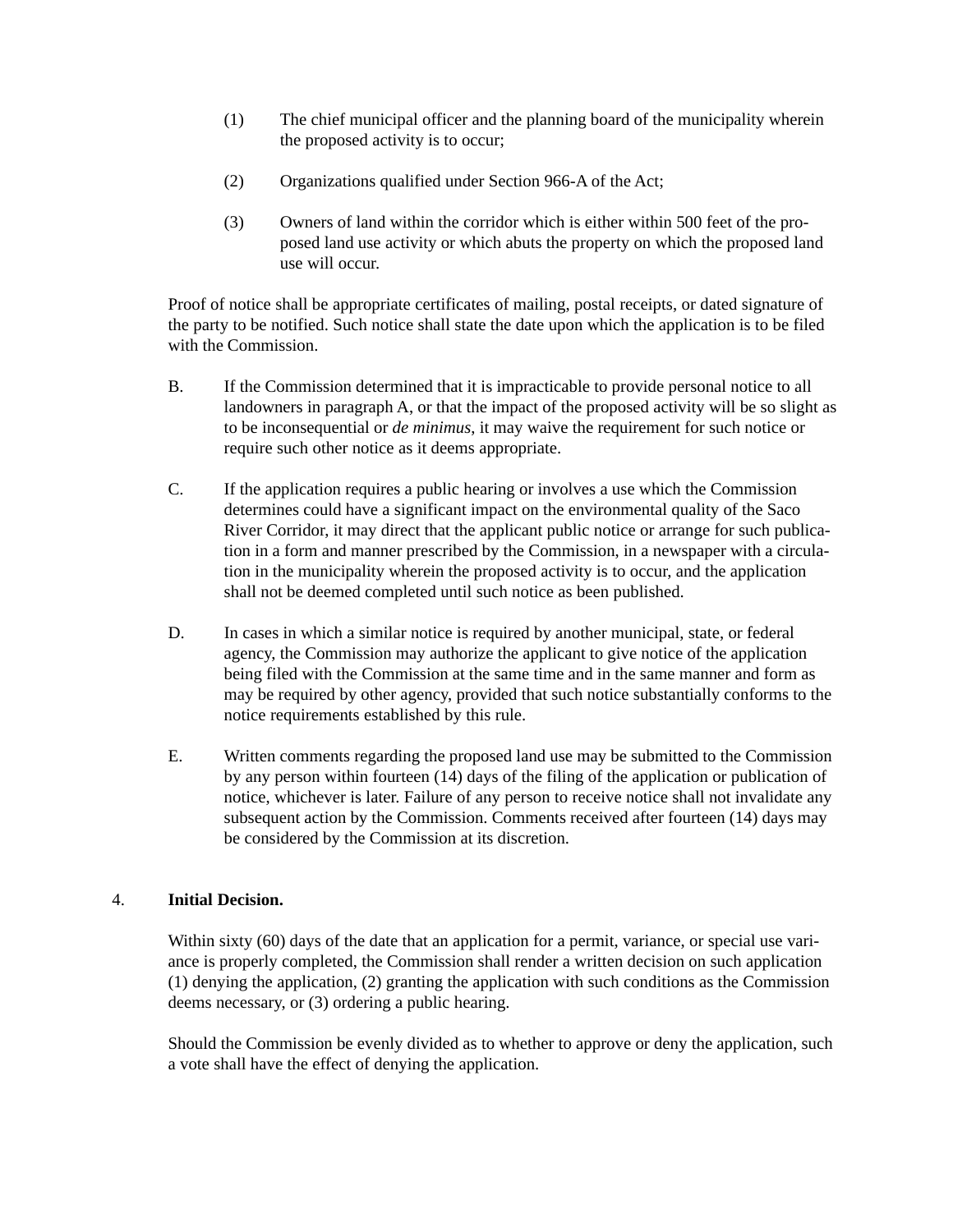## 5. **Reconsideration and Final Decision.**

- A. Within thirty (30) days of the date of issuance of a written decision of the Commission which decision was made without a hearing, any person aggrieved by the decision may file a petition for reconsideration with the Commission. Such petition shall be filed with the Commission at its office and shall set forth, in detail, the findings, conclusions, or conditions to which such applicant or aggrieved person objects, the basis for such objections and the nature of the relief requested. It shall be the responsibility of the petitioner to see that the request for reconsideration is received by the Commission on or before the date specified in notices required by Section 5B.
- B. Notice of such request shall be provided in the same manner as the notice required under Section 3 of these regulations.
- C. The Commission shall, within sixty (60) days of receipt of a petition for reconsideration, provide the petitioner with the opportunity to appear before the Commission to present evidence and answer questions with regard to his or her petition. The Commission shall either (1) affirm its original decision; (2) grant the petition in whole or in part and issue such appropriate orders as are necessary; or (3) order a public hearing on the application.
- D. No appeal pursuant to Section 968 of the Act shall be taken from a decision of the Commission which decision was made without a hearing, until the applicant or other aggrieved person has made a request for reconsideration and the Commission has made a final determination on the merits of the application.

## 6. **Reapplication.**

If the Commission denies an application for a permit or variance, a second application substantially the same as the first may not be entertained by the Commission within two years of the date of the Commission's final written decision denying the application unless the Commission has determined that a substantial change in conditions has occurred or that other consideration materially affecting the merit of the subject matter have intervened between the time of the written denial and the subsequent application.

#### 7. **Hearings.**

In the event that the Commission determines to hold a public hearing it shall hold such hearing within sixty (60) days of such determination. Notice of such hearing shall be made in accordance with the rules of the Commission. Within sixty (60) days of the close of such hearing, the Commission shall make written findings and issue an order on the application. Hearings under these regulations shall be conducted in accordance with regulations established by the Commission.

### 8. **Inspection and Compliance.**

Commission members, staff, and such consultant personnel and municipal officials as may be designated by the Executive Director shall have access to the premises of an applicant at any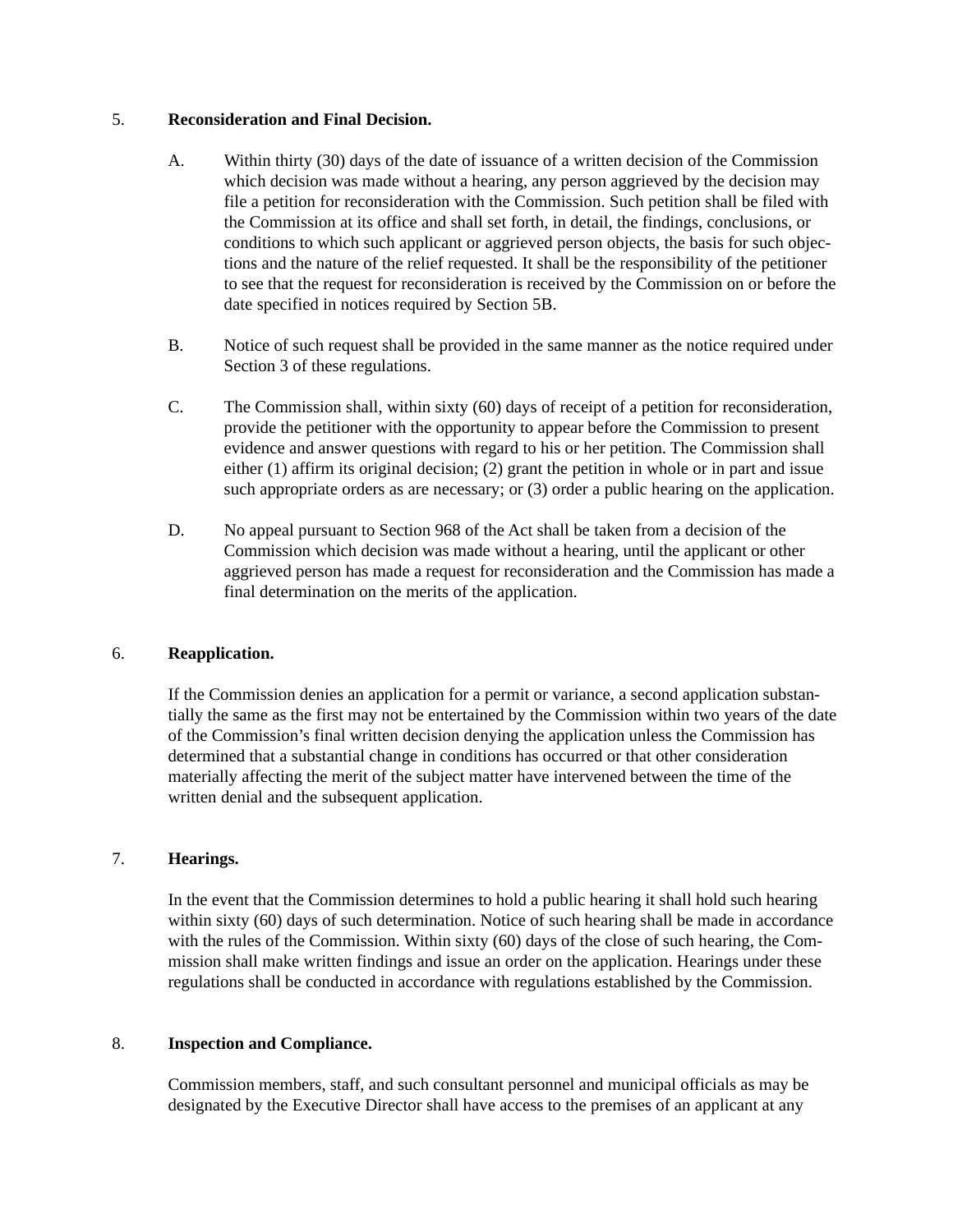reasonable time for the purpose of inspecting the proposed site or insuring compliance with conditions of any permit, variance, or certificate of compliance issued pursuant to these regulations.

## 9. **Change in Ownership.**

After the issuance of any permit or variance but prior to the issuance of a certificate of compliance, where one is required, the applicant or his or her successor in interest shall notify the Commission of any change in ownership of the premises on which the proposed land use activity is to occur. Where a certificate of compliance is not required by the conditions of a permit or variance, the applicant or his successor in ownership shall notify the Commission of any change in ownership of the premises on which the proposed land use activity is to occur prior to the expiration date of the permit or variance.

### 10. **Certificates of Compliance.**

A. The Commission may require the applicant to apply for and obtain a certificate of compliance prior to the use or occupancy of any structure or development for which a permit or variance has been issued. When such a requirement is deemed necessary by the Commission, it shall be set forth as a condition in the permit or variance issued by the Commission. The Commission staff may issue such certificates, which shall be granted within thirty (30) days of a showing by the applicant that: (1) the structure or development conforms with the specifications, plans, or other information upon which the permit was granted; (2) all applicable conditions to the permit granted by the Commission have been met.

A certificate of compliance may contain such continuing conditions as required by the permit or as may be established by the Commission in accordance with the provisions of the Act. Any person aggrieved by a decision of the staff with regard to a certificate of compliance shall have the right to review of such decision by the Commission within thirty (30) days of the decision, provided that a request for such review is filed with the Commission within ten (10) days of the staff's decision. It shall be unlawful to use or occupy a structure or development prior to the issuance of a certificate of compliance where one is required by the Conditions of a permit or variance.

B. Notwithstanding the requirements of paragraph A, a temporary certificate of compliance with conditions may be issued at the discretion of the Commission staff upon a showing by the applicant that he or she has substantially conformed to Section A.1 and A.2.

#### 11. **Miscellaneous.**

Any permit or variance or certificate of compliance granted in part or in whole upon the basis of any information which is false or misleading shall be null and void. All rights and obligation of the Commission, including all functions relating to the processing of applications under these regulations, may be performed by the Executive Director or his or her subordinate, under the general supervision and control of the Commission, except the granting or denial of permits or